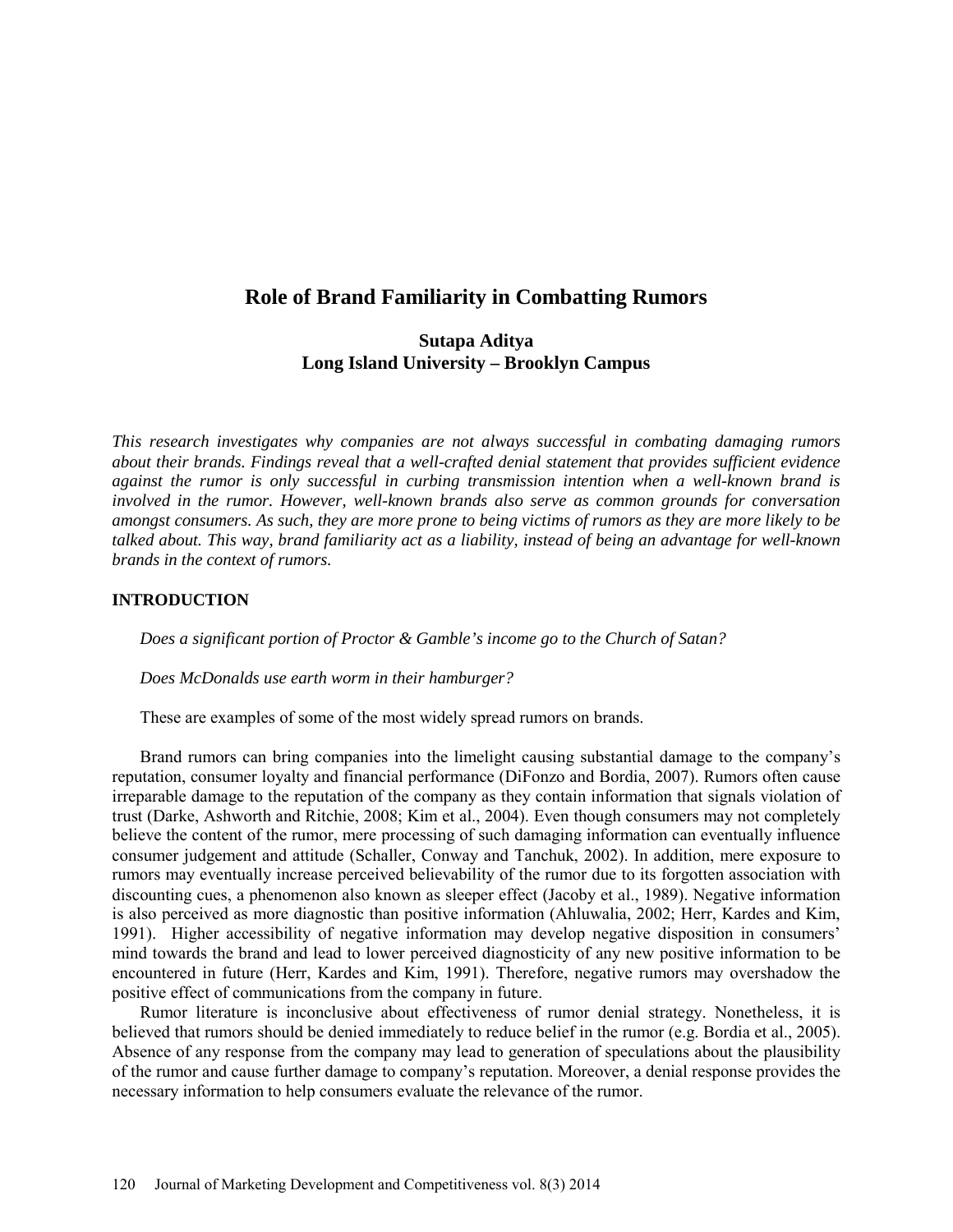On the contrary, anecdotal evidence suggest that even after repeated efforts denying the validity of rumors such as the ones listed at the beginning of the paper, companies like P&G and McDonald's have failed to eliminate rumors completely. For instance, P&G adopted a number of initiatives in order to refute the above stated rumor against their company. They recruited high-ranking religious leaders, compiled a 'truth-kit' and sent to individuals who inquired about the rumor and to churches in locations where the rumor was breaking out, launched nation-wide press campaign denying the validity of the rumor and finally, sued the competitors successfully who were involved in spreading the rumor (Austin and Brumfield, 1991). The rumor generated 15,000 phone calls from customer every month to the company's customer service division. On the other hand, McDonald's reported a loss of 30% of sales in the region in which the above rumor broke (Tybout et. al. 1981). The management of the fast food chain tried to convince consumers that earth worm actually costs more than beef, hence, the company would rather lose money if they used it in burger. The company also posted a letter from the Secretary of Agriculture certifying the quality of beef used in making burgers by McDonald's. In addition, they published ads promoting their "100% pure beef". While P&G's refutation strategies were somewhat successful in dampening the spread of the rumor, McDonald's extensive efforts to combat rumors were less than effective at best. Denying the rumor did not help the management to gain back lost business. Based on anecdotal evidences such as these, it can be inferred at most that the effectiveness of rumor quelling strategies is yet to be known.

Brand familiarity is another factor that may further influence consumers' evaluation of the denial information and intention to transmit rumors. Consumers should find rumor about well-known and trusted brands to be less plausible and therefore, less share-worthy. Nonetheless, anecdotal evidence suggests that well known or up-and-coming brands are actually more likely to become the target of rumors than are unknown or less known brands (Fearn-Banks, 2007).

In this backdrop, this paper examines whether a company's response to the rumor can effectively limit or moderate the likelihood of transmission of damaging rumors about brands. In particular, I examined whether an explicit denial of the validity of the rumor by the company would be effective in this respect. I also examined the role of brand familiarity in rumor transmission in this study. More specifically, I explored if the effectiveness of a rumor quelling strategy varied depending on the familiarity of the brand. Findings revealed that a well-crafted denial statement providing sufficient evidence against the rumor is only successful in curbing intention to transmit it when a well-known brand is involved in the rumor. However, such well-known brands are also more prone to being victims of rumors as they are more likely to be talked about. This suggests that brand familiarity acts as a source of liability rather than an advantage for well-known brands in the context of rumors. Therefore, it is imperative for branded firms to combat rumors. On the contrary, less known firms may want to ignore rumors to minimize the risk of informing additional consumers about the rumor in the process of combating it. Future research should explore how less known brands can minimize damage to reputation and sales when they become targets of rumors.

Next, I develop the theoretical background of this research and present the empirical findings.

## **THEORETICAL BACKGROUND**

Gordon W. Allport and Leo J. Postman, the two pioneers of rumor research defined a rumor as an unconfirmed or unverified statement or report (Allport and Postman, 1947). As evident from this definition, the key attribute that differentiates a rumor from other types of information, such as news or facts, is that rumors are unverified. Hence, it is unknown to the bearer of a rumor whether it is true or false. The definition of rumor evolved over time with improved understanding of the rumor spreading phenomenon and it accounted for important factors that drive transmission of such unverified information. For instance, Rosnow and Kimmel (2000) defined a rumor as an "unverified proposition for belief that bears topical relevance for the persons actively involved in its dissemination" (p. 122). As this definition suggests, rumors are unverified news or propaganda which may or may not be true, yet they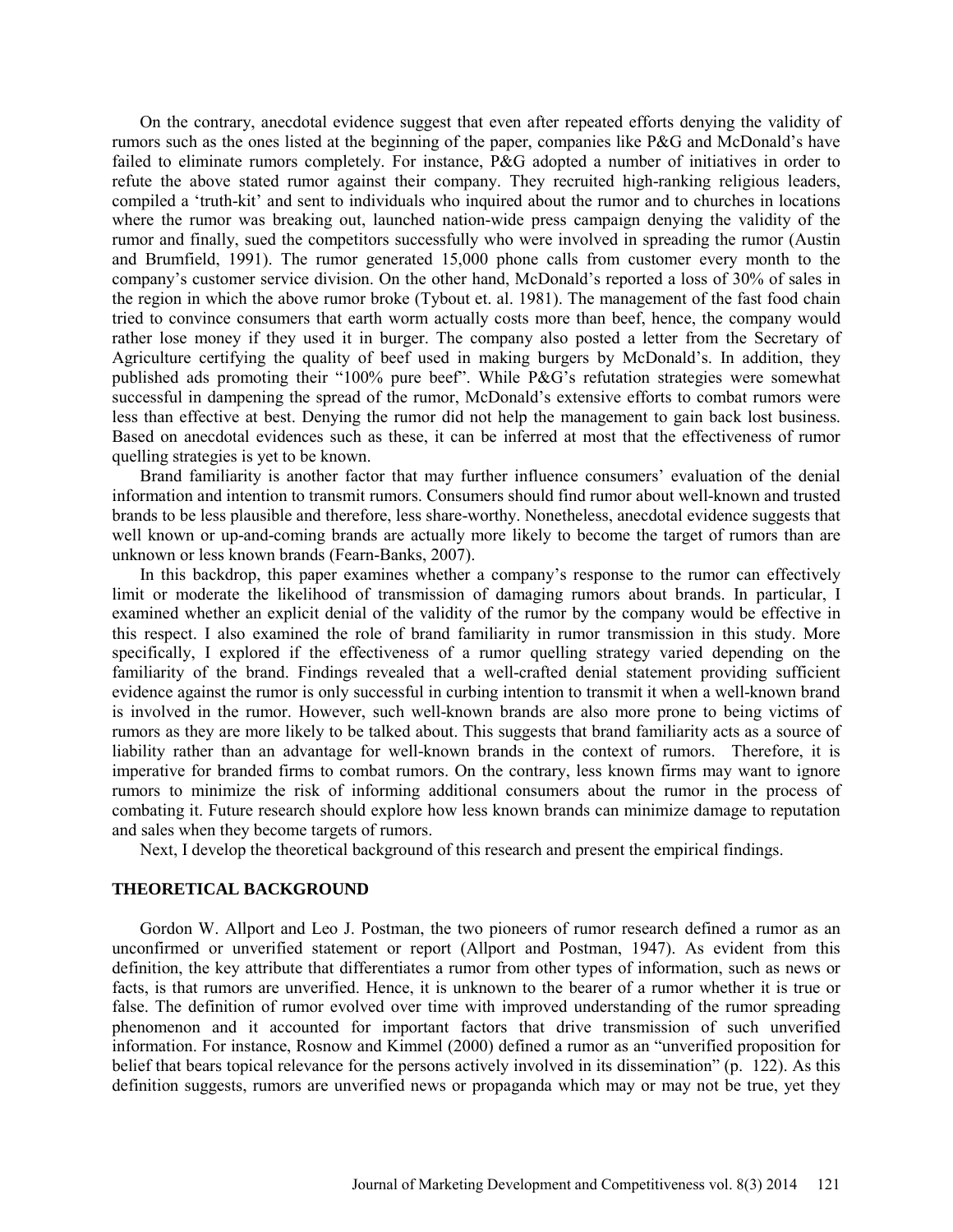offer both informative and persuasive discourse on a topic relevant to the participants involved in its transmission.

It is believed that rumors are shared for the purpose of achieving a commonly shared understanding of social reality and reducing uncertainty via a process of group level sense-making (Goodman and Ben Ze'ev, 1994; Rosnow, Yost and Esposito, 1986; also see Bordia and DiFonzo, 2004; Festinger, 1950; Higgins, 1981;). Participants in the rumor transmission process attempt to inform as well as persuade others to believe or disbelieve the rumor by providing confirming or disconfirming information and evidence from personal experiences or trusted formal sources (Bordia and DiFonzo, 2004). Therefore, rumors are more likely to break out in situations of uncertainty, particularly when a formal source of information is missing (e.g., Bordia and DiFonzo, 2004; DiFonzo and Bordia, 2007; Mills, 2010; Rosnow, 1991). Through exchange of such information, transmitters: seek closure and cognitive clarity, find credible explanations regarding the uncertain situation, develop realistic expectations regarding possible future outcomes, and restore a sense of predictive control over the ambiguous event (Bordia and DiFonzo, 2004; Mills, 2010; Prasad, 1935; Rosnow, 1980).

Rumor literature suggests that the life cycle of a rumor can be divided into three stages: generation, evaluation and transmission (DiFonzo, Bordia and Rosnow 1994). A refutation strategy should be crafted to suit the need of the stage at which the rumor stands. For instance, filling up consumers with adequate information and providing them with a sense of emotional security can reduce uncertainty at the early stage of a rumor's life and thereby, curb rumor generation (review DiFonzo and Bordia 2007, p207-209 for a comprehensive review). On the contrary, rebutting the rumor with appropriate spokesperson and developing faith on management's communication can help reduce belief in the rumor in the evaluation stage (Esposito and Rosnow 1983). Lastly, not repeating the rumor is the most commonly suggested strategy for combatting rumors during the transmission stage. The company may also benefit during the transmission stage by campaigning deliberately against rumor mongering and taking strict actions against rumor instigators. In the organizational context, companies have also curbed transmission successfully by ensuring that employees are not having idle and monotonous times to get involved into rumor transmission. Irrespective of what specific rumor quelling strategy is adopted by a company, ignoring the rumor and being silent about it has been found to be one of the least effective responses in combatting rumors.

Alternatively, a cognitive approach to understanding rumor transmission suggests that any response to rumor from the company actually leads to increased memory of the rumor itself because of *rehearsal effect* (Tybout, Calder and Sternthal, 1981, p. 74). Information is stored in our memory systematically in the form of associations. When consumers are exposed to a brand rumor, the negative information contained in it is added to the existing schema of the brand as a new association. When the brand information is retrieved from memory at a later time, all associations with the brand are retrieved along with the negative association contributed by the rumor. This leads to rehearsal effect by making associations even more strongly tied with the brand. In the context of rumor refutation, because of the rehearsal effect, company's denial statement in effect activates associations between the brand and the negative information contained in the rumor, and lead to both increased awareness and increased perceived believability of the rumor. As a result, denial does not lead to more positive evaluations of the target brand. Therefore, it is recommended that companies should avoid taking any measure that strengthens the association between the brand and the content of rumor. Rather, one possible strategy could be to imbue the accused brands with positive attributes to weaken the association between the rumor and the brand in consumers' mind (e.g., Tybout, Calder and Sternthal, 1981). This can be done by either making new positive associations with the brand or by changing the perceived negative opinion about the content of the rumor by proving additional information.

In contrast, support for the response strategy suggests that rumors should be denied immediately as denial reduces belief in the rumor and anxiety (Bordia et al., 2005; Bordia, DiFonzo and Schulz, 2000; Bordia, DiFonzo and Travers, 1998; Kimmel and Audrain-Pontevia, 2010). This alternative perspective suggests that when consumers' opinions about a company become negative, the burden of proof is on the company to supply evidence against the accusation (Fearn Banks, 2007; Kim et al., 2004;). Absence of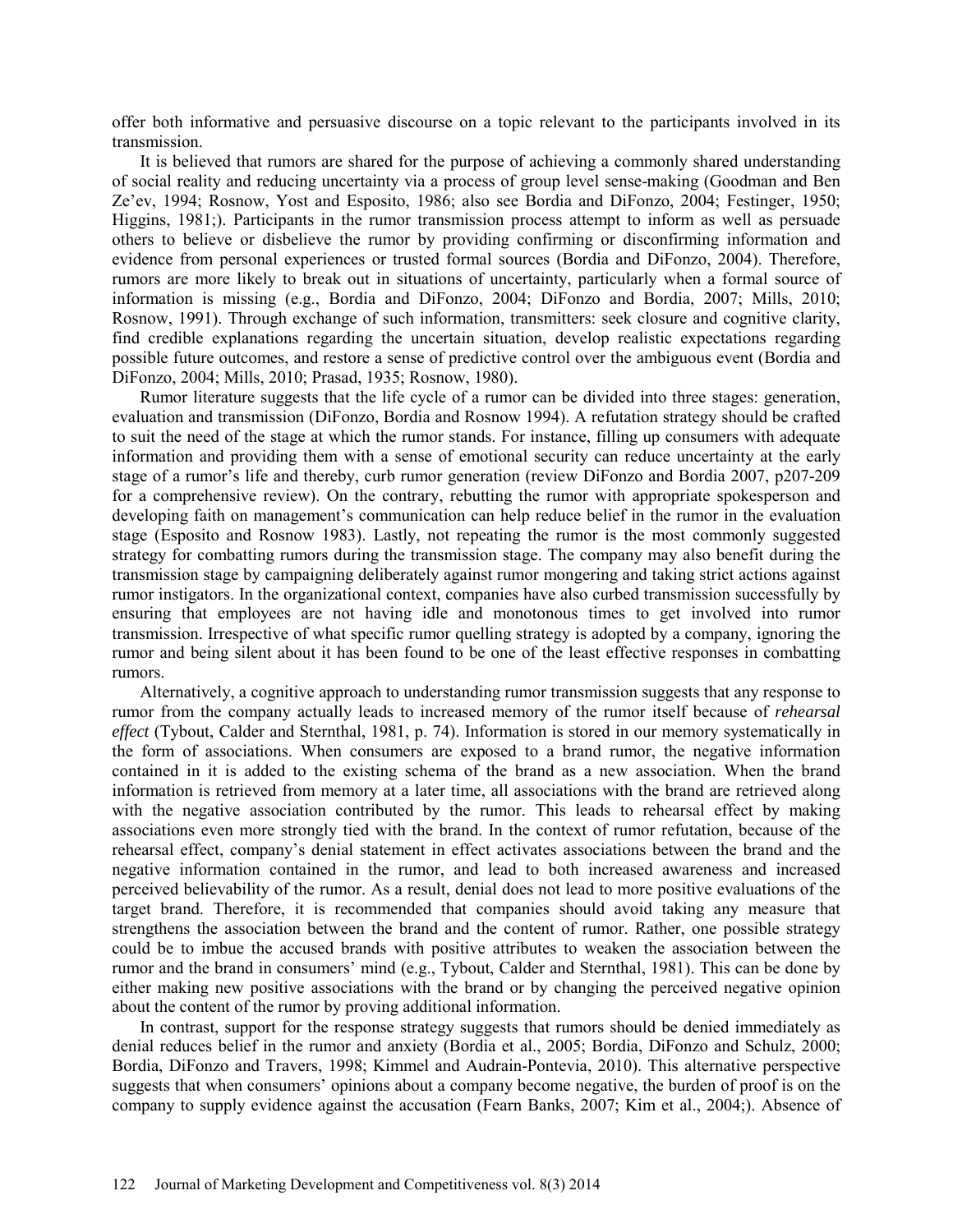any response from the company may lead to generation of speculations about the plausibility of the rumor and cause further damage to company's reputation. Even when consumers are not highly involved with the crisis in consideration, repeated exposure to rumors may lead to cognitive illusions and motivate people to believe these dubious stories. Therefore, a positive attitude towards the company can be restored only when active effort is taken by the company to reinforce positive beliefs (Fearn-Banks, 2007). Given rumors are born due to cognitive obscurity resulting from the absence of reliable and correct information, the transmission of rumors is more likely to be impeded by providing information that denies the validity of the rumor (for details, see Darke, Ashworth, Ritchie, 2008). Moreover, a denial response may provide the necessary information to help consumers generate counter arguments against the rumor.

A denial response may be issued in the form of a press release, newspaper advertisement, information released on the company website, statements made by top management of the company and testimonials and endorsements by third parties (DiFonzo and Bordia 2007). The specific information contained in the response may also influence its ability to successfully impede rumor transmission. Presence of the original rumor with the company response has been found to influence the effectiveness of the denial strategy (Koller, 1993). When a company denies a rumor without specifically mentioning the original story, the communication may be perceived by consumers as puzzling and suspicious, and taken as a reflection of the company's guilt. Mere denial may not provide the audience with sufficient information to judge the plausibility of the company's response. Further, the Gricean maxim of quantity suggests that a speaker should be enough to provide all necessary information required by the context of conversation (Grice 1975). A denial in the absence of the original story may violate this rule of conversation making the communication less effective. Lastly, a general denial may not be effective enough to reduce belief in the rumor. Rather a point by point rebuttal will be more effective in increasing skepticism towards the rumor and restoring trust in the brand (DiFonzo and Bordia 2007). A comprehensive response that addresses the acquisition point by point and provides all necessary information is also likely to make the communication episode more effective by making the content of communication more relevant for the audience. A different research conducted by DiFonzo and Bordia further revealed that denials that aided people to regain a sense of control were more effective in reducing belief and anxiety (p. 217).

The above arguments lead us to believe that the primary goal of any management dealing with rumors should be to develop a response strategy that effectively curbs the motivation behind transmission of brand rumors, without changing any pre-existing positive belief about the company or the brand (Darke, Ashworth and Ritchie, 2008; Johar, 1996). Social psychologists propose the idea of instilling "critical sense" in the transmitter's mind as a strategy to break the transmission process (Bartlett, 1932; Esposito and Rosnow, 1983). Critical sense is defined as one's ability to differentiate rumor from truth with the help of relevant knowledge, as well as the motivation to be more accurate. A well-argued response from the company may further aid counterarguing by providing the transmitter with the necessary knowledge to effectively engage in such processing.

Brand familiarity is an additional factor that may further influence consumers' intention to transmit rumors. Brand familiarity can operate in a number of ways. First, a familiar brand can act as a simple heuristic cue for liking (Chaiken, 1979) or trust (Petty, Cacioppo and Schumann, 1983), which could lead to lower willingness to transmit a negative rumor about the brand. If so, brand name would be expected to produce a main effect by reducing the likelihood of rumor transmission regardless of whether a denial is actually offered or not. While this is theoretically possible, anecdotal evidence suggests that well known or up-and-coming brand rumors are actually more likely to become the target of rumors than are unknown or less known brands (Fearn-Banks, 2007). For example, a rumor on Bubble Yum chewing gum was born when the company was breaking sales records (DiFonzo and Bordia, 2007). Pre-existing knowledge about familiar brands creates common ground for social interaction between consumers, and therefore becomes a natural topic of discussion. For this reason, rumors on familiar brands are likely to draw more attention and generate greater curiosity among consumers compared to rumors on less known brands. Brand name can become somewhat of a liability for a company in this respect, which would suggest that managers of well-known brands need to be more vigilant about rumors.

Next, I present the methodology and empirical findings of the current research.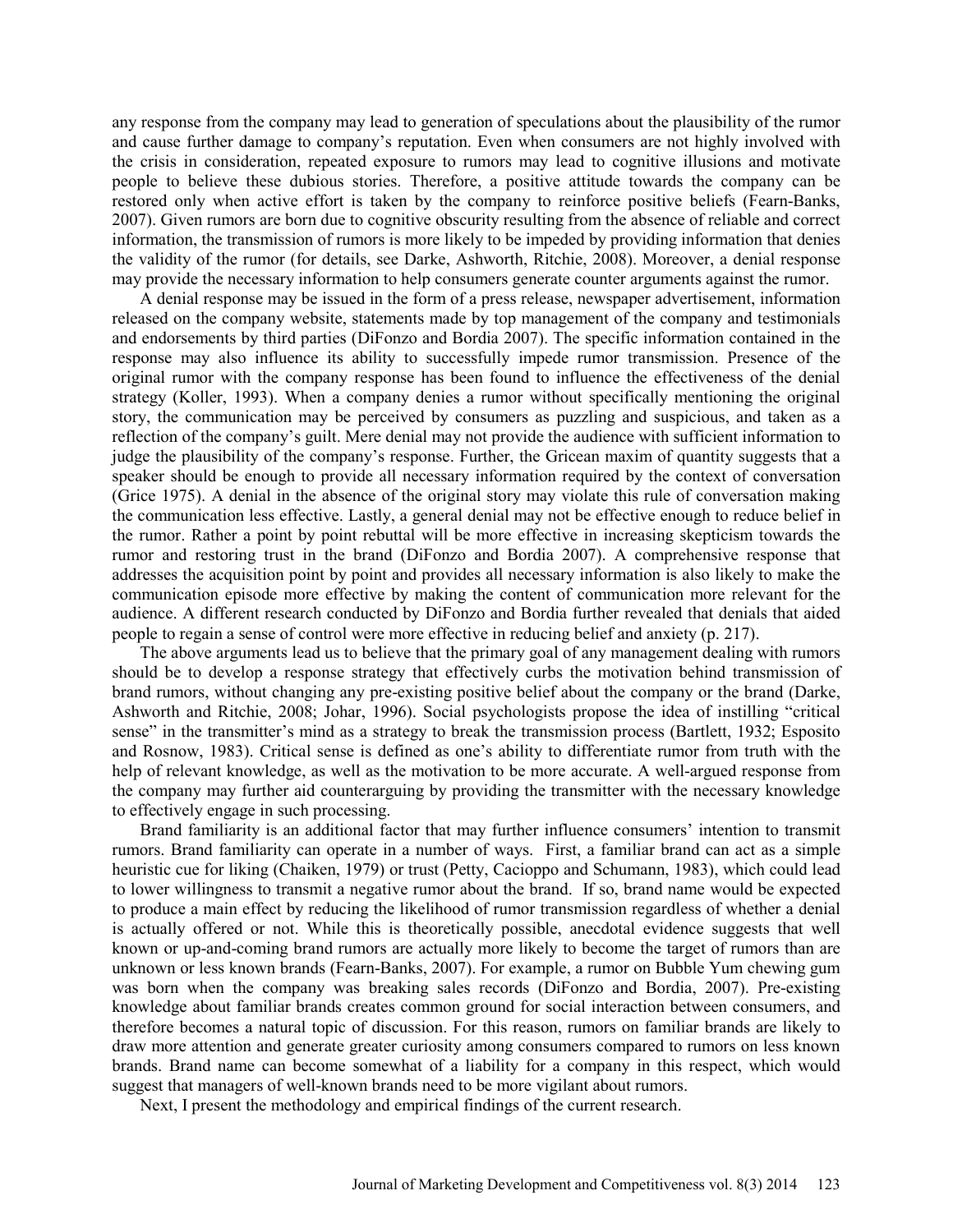#### **CURRENT RESEARCH**

#### **Method**

A 2 (Brand familiarity: known vs. unknown) X 2 (Company response: no response vs. response) between-subjects experiment was designed in which both brand and company response were manipulated variables. The main dependent measure was transmission intention. Participants were 99 undergraduate students from a business school.

A rumor for Domino's pizza delivery was constructed based on similar stories concerning pizza delivery that were available online. A baseline story was used as the control condition. The base rumor involved a story about Domino's Pizza and its '30 min delivery or free' campaign in which the delivery person accidentally hit a parked car in a quiet residential neighbourhood while attempting to deliver a pizza. The rumor further suggested that the parked car that was hit in the accident actually belonged to the customer who requested the 30 min delivery option.

Brand familiarity was manipulated by replacing Domino's pizza, the well-known brand, with a fictitious pizza store name (Daniele's pizza) in the unknown brand name condition. The company's response was manipulated by adding point-by-point information at the end of the story explaining why the rumor is not true. The response included denial statement from the management as well as a press release with supporting evidence from reliable third parties. More specifically, the response details suggested the company had denied the rumor indicating that the accident described in the story never happened. In addition, the management directed audience to a press release published on the company website which presented statements from the delivery guy and his picture with the delivery car showing that the vehicle was intact. The press release also included statements from people living in the neighbourhood who reported not hearing about any such accident and a quote from the local police officer suggesting he did not have record of any accident happening in the neighbourhood.

Participants were randomly assigned to one of the four conditions of the study. Each participant read a version of the rumor and then responded to a number of measures. The rumor was presented in the form of screen print of a blog posting on yahoo (answers.yahoo.com). The main dependent measure was intention to transmit the rumor to others, which was rated on a seven-point scale.

## **Results**

#### *Manipulation Checks*

A two-way ANOVA revealed that participants were significantly more familiar with Domino's pizza compared to Daniele's pizza (Ms = 5.96 and 1.24;  $F(1,95) = 384.94$ , p<0.001). No other effects were significant. In order to determine effectiveness of company response manipulation, participants were asked at the end of the study to identify the company response information they read in the story from a list of responses. A chi-square analysis indicated that the majority of the participants could correctly identify the company response information provided in the rumor ( $\gamma$ 2(3) = 91.58, p< 0.001).

#### *Main Analyses*

A two-way ANOVA revealed a significant interaction effect of brand familiarity and company response on intentions to transmit the rumor ( $F(1, 95) = 5.06$ ,  $p < 0.05$ ). No other effects were significant. Therefore, company response alone did not lead to lower rumor transmission intention.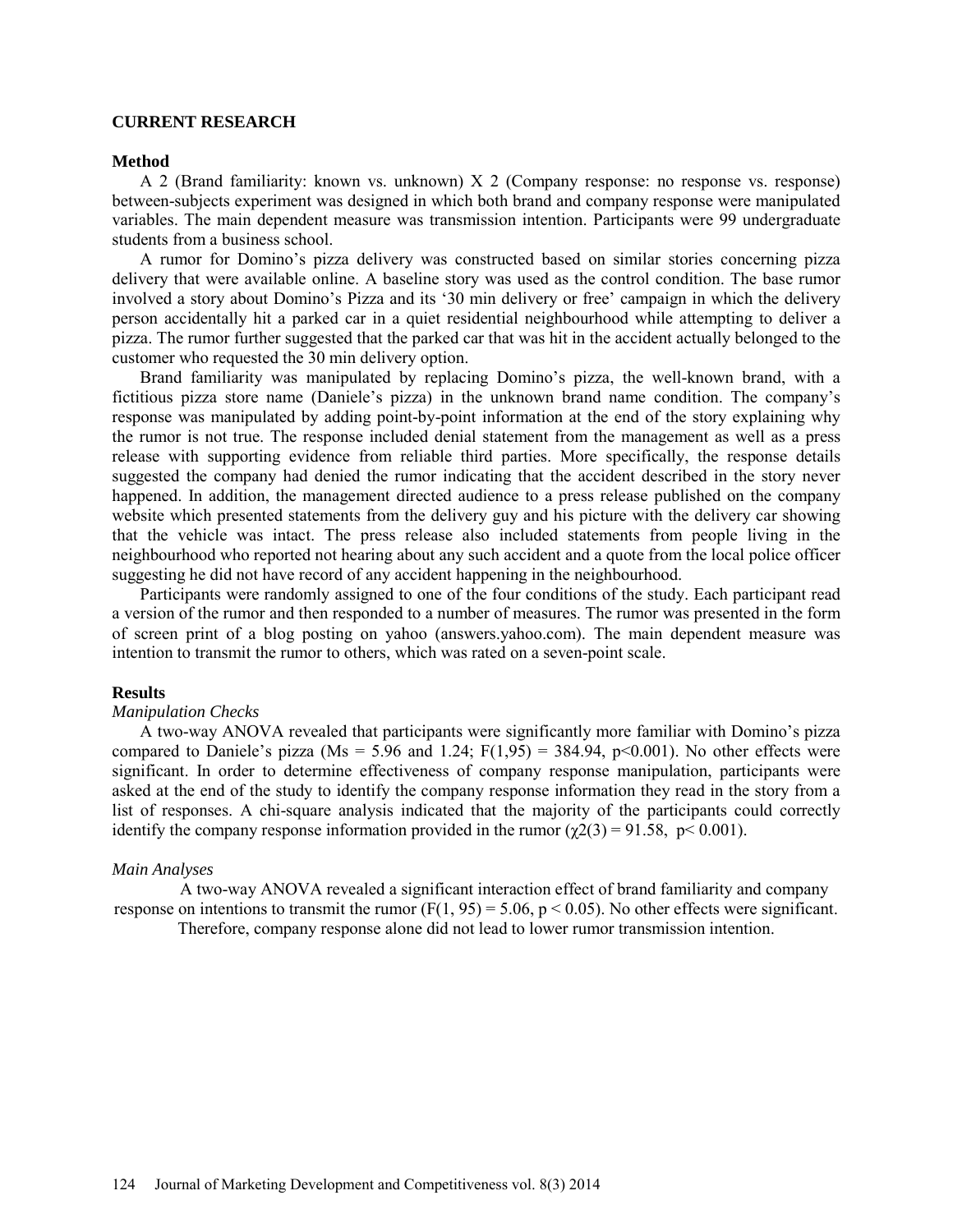## **FIGURE 1 EFFECT OF BRAND FAMILIARITY AND COMPANY RESPONSE INFORMATION ON VALIDITY OF THE RUMOR ON TRANSMISSION INTENTION**



The interaction revealed two important findings. First, when participants read about the rumor only (i.e. no company response group), brand familiarity significantly increased participant's intentions to pass on the story to others (Ms = 4.30 and 3.00 for Domino's and Daniele's;  $F(1,95) = 7.135$ ,  $p < 0.01$ ). Second, company response significantly decreased intentions to pass on the Domino's rumor (Ms = 3.38 and 4.30 for response and control;  $F(1,95) = 3.55$ ,  $p<0.07$ ), but not for the Daniele's rumor (Ms = 3.63) and 3.00, p>0.2). Contrast analysis revealed that the company response was effective enough to reduce transmissions for well-known brands down to the level of unknown brands (Ms = 4.30 vs.3.38, 3.63 and 3.00;  $F(1,95) = 5.90$ ,  $p<0.05$ ).

Company response also had a significant effect on perceived relevance of the rumor  $(F(1,95) = 8.05)$ ,  $p<0.01$ ), such that the rumor was perceived to be less relevant when the company responded (Ms = 3.33) compared to the control condition ( $Ms = 4.17$ ). Brand familiarity, on the other hand, did not have any significant main effects or interactions on perceived relevance of the rumor (ps>0.2). Findings also suggested that perceived relevance had a significant effect on transmission intention ( $\beta = 0.27$ ,  $t = 2.75$ , p  $< 0.01$ ). Although there was no significant main or interaction effect of brand familiarity on relevance; together, these findings indicated that relevance of the rumor probably mediated the effect of brand name and company response on transmission intention indirectly.

#### *Mediation*

I ran mediation analysis within each of the brand familiarity conditions in order to test this possibility. For the known brand (Domino's), company response significantly predicted perceived relevance of the rumor ( $\beta$  = - 0.40, t = - 2.95, p < 0.01) and perceived relevance significantly predicted intentions to transmit ( $\beta$  = 0.515, t = 4.07, p < 0.001). Following the steps suggested by Baron and Kenney (1986), I found that relevance significantly mediated the relationship between company response and transmission intentions (βs from -0.288 to -0.098, ps from 0.047 to 0.483; Sobel's = -2.39 p < 0.05). On the contrary, for the unknown brand the relationship between company response and relevance  $(p>0.2)$  as well as relevance and transmission intention (p>0.5) were non-significant. Therefore, relevance mediated the brand familiarity x company response effect on transmission intentions such that company response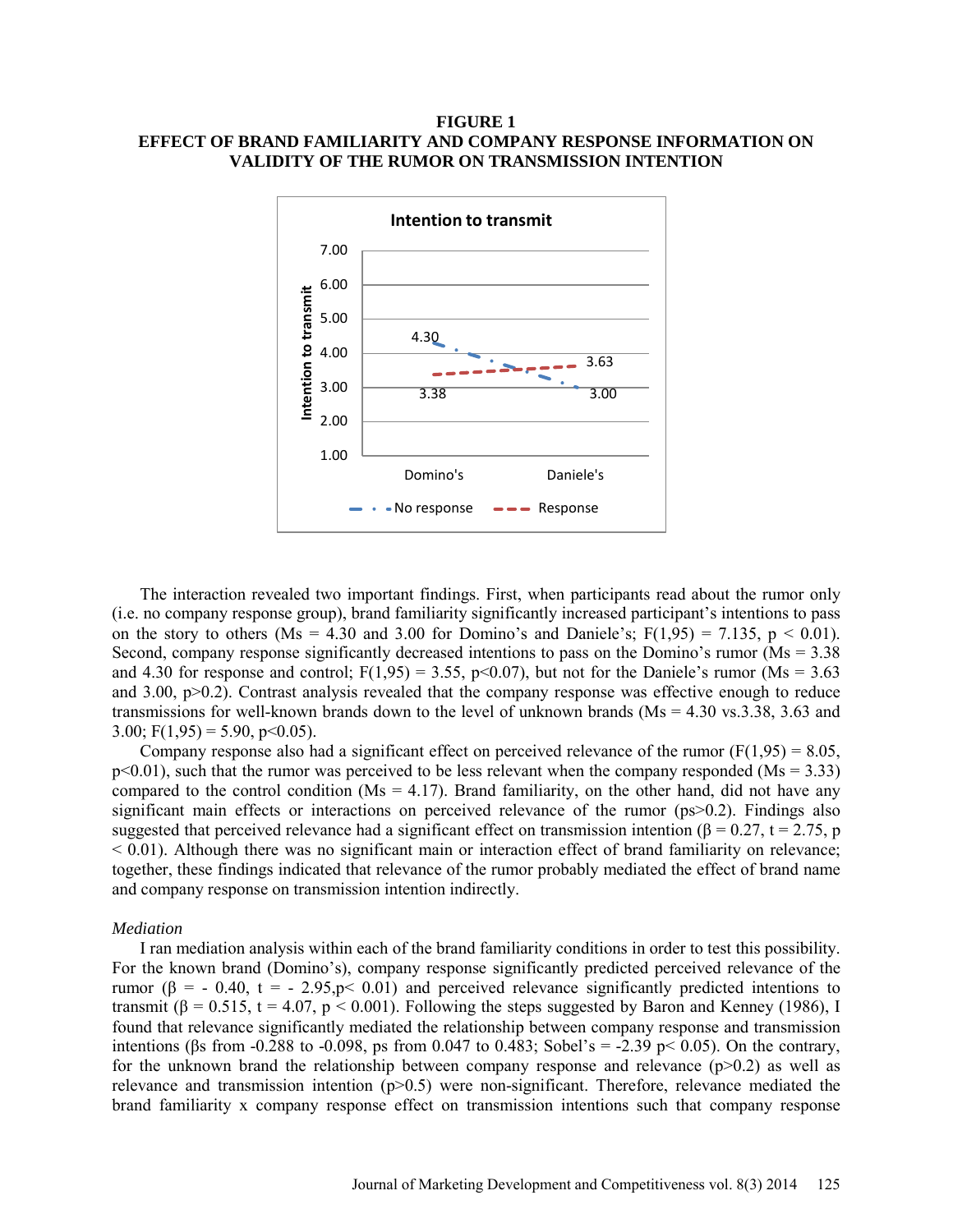reduced subject's intention to transmit the rumor to others by lowering perceived relevance of the story only when the brand name was familiar. When the brand was unfamiliar, company response and perceived relevance of the rumor had little impact on transmission intention. Therefore, brand familiarity bolstered the persuasiveness of company response information by driving subjects to consider the relevance of the rumor and the supporting evidence contradicting its validity. It was rather the lower relevance of the information that became the significant driver of lower transmission intentions for known brand condition.

#### **DISCUSSION AND MANAGERIAL IMPLICATIONS**

Consumer-to-consumer interaction about brands has increased substantially in recent years. In addition to face to face exchanges on brands, social network sites (e.g., Facebook.com, Twitter.com, etc.) and other technological innovations have increased the amount of information exchanged through networks of consumers exponentially. However, information shared amongst consumers often involves highly damaging rumors on brands. Well-known companies, like McDonald's, Proctor & Gamble, Apple Inc., just to name a few, have suffered significantly in terms of lost sales, reduced stock price as well as damaged reputation and consumer confidence due to spread of false negative rumors (e.g., Bordia and DiFonzo, 2004; DiFonzo and Bordia, 1997; Zivney, Bertin and Torabzadeh, 1996). Anecdotal evidence suggests that rumor refutation strategies may not be effective at all times. The current research investigated when rumor refutation strategies are more likely to be effective and why.

This research revealed a number of interesting findings. Contrary to expectations, neither brand familiarity nor company response alone could influence participants' intentions to transmit rumors. It is rather a combination of these two factors that lowered the likelihood of a rumor being transmitted. More specifically, when a company provided evidence to contradict the rumor and when this information came from a well-known brand, consumers became less inclined to share the rumor. In comparison, when rumors were presented without any response information from the management regarding its validity, brand familiarity actually increased consumers' intention to transmit the rumor to others. This is consistent with anecdotal evidence reported in rumor literature which suggests that rumors on well-known brands spread more than rumor on less known brands (Fearn-Banks 2007). It is likely that brand familiarity created a common ground for social interaction between consumers and therefore, increased the likelihood of transmission of rumor on a well-known brand. Thus, brand familiarity became a liability for companies in the context of rumors, contrary to much of the literature on brands that suggests branding largely has positive effects on word-of-mouth and other important outcomes. The study further revealed that the decrease in transmission intention was observed due to lower perceived relevance of the information presented in the rumor. Therefore, consumers were more likely to evaluate the information contained in the rumor in terms of its information quality when point-by-point corrective information was presented in detail from the company's end. Company`s response had little impact on transmission intention when the brand was unknown.

The findings of this study have important theoretical as well as managerial implications. Social psychologists through years of research revealed conflicting findings regarding the effectiveness of rumor combatting strategies in curbing rumor transmission. This study identifies brand familiarity as a boundary condition of the relationship between company response and transmission intention, and suggest that effectiveness of the corrective information depends significantly on the level of familiarity of the brand involved in the rumor. In terms of managerial relevance, this study reveals that it is possible to combat the spread of rumors by directly providing consumers with specific information to refute its validity. It also suggests that brand familiarity actually acts more as a liability, particularly when rumors are not refuted. Therefore, it is especially important for recognized brands to directly refute the false rumor to minimize spread. Although unknown brands are less prone to rumors, managers of unknown brands need to be careful in dealing with corrective measures if and when there is outbreak of rumors. While less known brands may actually enjoy the popularity of being in the limelight because of rumors, it is important for managers to ensure that extremely negative information capable of damaging consumers' confidence and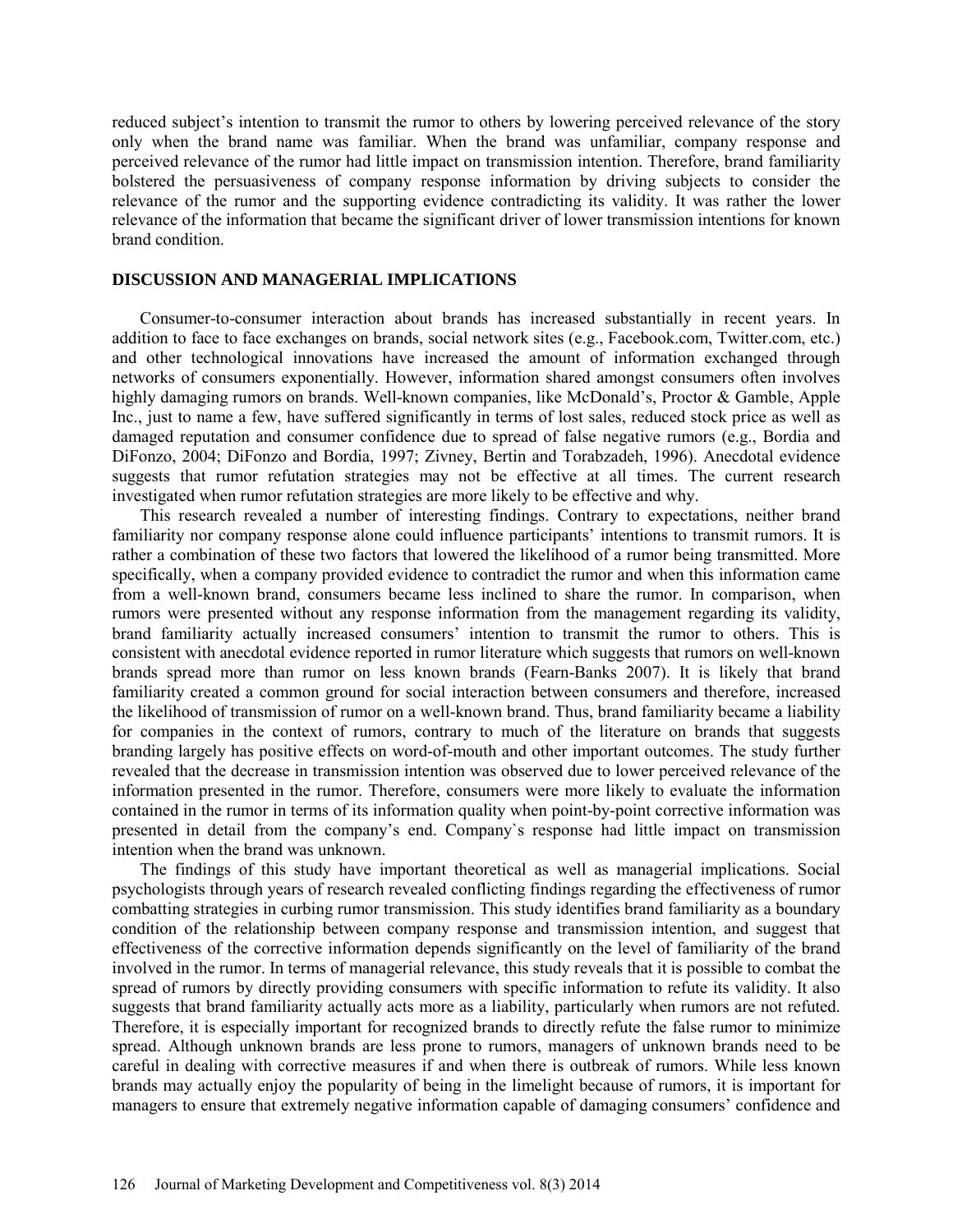trust towards the brand is not spread widely. Future research should focus more on how denial statements against rumor from unknown brands may be made more effective.

Additionally, this research offers rich insight for practitioner on rumor combating strategies. Companies often end up spending substantial amount of money into crisis management in order to kill rumors. The insight that rumor transmission can be curbed by having consumers focus on its information value is an important learning for managers. It can help managers develop a more successful response strategy. Marketers could have consumer pay more attention to the rumor's relevance by offering a denial statement with objective and strong argument against validity of the rumor regarding a well-known brand. It further informed that well-known companies will be in more advantageous position by issuing a denial response when negative rumors break out about them.

### **FUTURE RESEARCH**

This research leads to a number of avenues that offers potential for additional investigation.

First, future research should explore boundary conditions, other than brand familiarity, that may explain why refutation strategies cannot always curb rumor transmission successfully. It may be possible that the effectiveness of refutation strategies depends on the age of the rumor. Rumors which have been floating around for many years may already have formed strong belief in the minds of consumers in favor of these stories. Once an impression about a brand is formed based upon these unreliable stories, it may become very difficult for the management to change it. On the contrary, consumers are likely to have much less exposure to a relative new rumor on a brand and thereby, are less likely to have formed any opinion regarding its truth value. Accordingly, pre-existing judgment about the rumor is less likely to influence processing of information included in the denial statement for a relatively new rumor compared to that of an old rumor. Future research should examine whether age of the rumor may moderator the relationship between denial statements issued against rumors and intention to transmit.

Second, it is important for marketers to know how companies can motivate consumers to evaluate the rumor content in terms of its information value. Kamins Folks and Perner (1997) found that labelling the content as rumor decreased its credibility and transmission to others. Rumor, as a label, has negative connotations associated with it and is perceived unfavourably. While this can be one possible strategy to combat rumors, rarely information is presented to consumers with labels. In addition, the effect of labeling may not be equally strong if the party labelling the content as rumor is the company accused by it. Information labelled as rumor by independent third party or other consumers may add more credibility compared to when it is done by the company. Apart from labeling, increasing the transmitter's moral hazard may help curb transmission of false rumors (Frenzen and Nakamoto, 1993). Consumers may perceive higher moral hazard in a communication context when they are held accountable for their communication behaviour and there is potential for future interaction with the recipient. It is plausible that consumers would pay more attention to the information value of the rumor when moral hazards are high and salient. Consumers may also be made more careful about transmission of rumors by making them informed about the potential consequence a company may go through (e.g. lost sale) for transmission of false rumors. Future research should explore of these possibilities as ways to make consumers more accuracy oriented while transmitting information on brands.

Finally, it is important to explore the role of familiarity between the transmitter of rumor and the recipient as well as gender of the recipient in transmission of rumors. Consumer experience heightened self-presentation goals when interacting with someone less familiar and/or of opposite sex (Leary et al., 1994). It is plausible that similar effects of familiarity and gender will be observed in the context of transmission of brand related information. Gender of the audience also influences how information is shaped before sharing. Transmitters highlight different details of the story depending on the gender composition of the audience, i.e. all-female, all-male or mixed gender audience (Sugiyama, 1996). It would be interesting to examine how gender influences transmission of rumor as well as refutation information. Future research should also identify other audience related characteristics that may influence rumor transmission.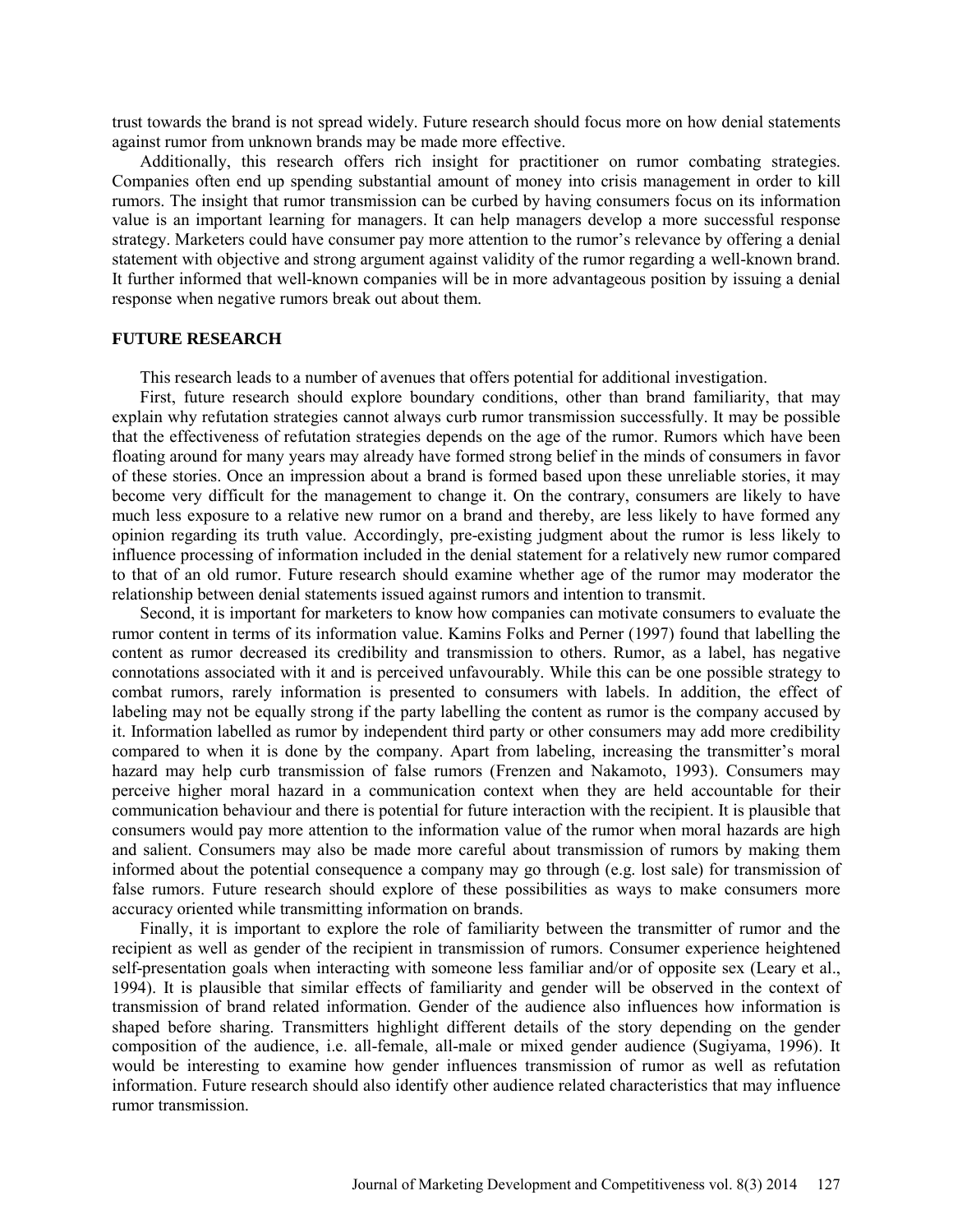### **REFERENCES**

- Ahluwalia, R. (2002). How prevalent is the negativity effect in consumer environments?. *Journal of Consumer Research, 29,* September, 270-279.
- Allport, G. W. & Postman, L. F. (1947). *The psychology of rumor*, New York: Henry Holt.
- Austin, M. J. & Brumfield, L. (1991). P&G's Run-In With the Devil. *Business & Society Review*, *78*, Summer, 16-19.
- Bartlett, F. C. (1932). *Remembering: A study in experimental and social psychology*, Cambridge: Cambridge University Press.
- Bordia, P & DiFonzo, N. (2004). Problem solving in social interactions on the internet: Rumor as social cognition. *Social Psychology Quarterly*, *67,* (1), 33-49.
- Bordia, P.; DiFonzo, N. & Schulz, C. A. (2000). Source characteristics in denying rumors of organizational closure: Honesty is the best policy. *Journal of Applied Social Psychology*, *11*, 2301-2309.
- Bordia, P., DiFonzo, N. & Travers, V. (1998). Denying rumors of organizational change: A higher source is not always better. *Communication Research Report*, *15*, 189-198.
- Bordia, P., DiFonzo, N., Haines, R. & Chasling, E. (2005). Rumors denials as persuasive messages: Effects of personal relevance, source, and message characteristics. *Journal of Applied Social Psychology*, *35,* (6), 1301-1331.
- Chaiken, S. (1979). Communicator physical attractiveness and persuasion. *Journal of Personality and Social Psychology*, *37*, 1387-1397.
- Darke, R. R., Ashworth, L. & Ritchie, R. J. B. (2008). Damage from corrective advertisement: Causes and cures. *Journal of Marketing, 72,* November, 81-97.
- DiFonzo, N. & Bordia, P. (1997). Rumor and prediction: Making sense (but losing dollars) in the stock market. *Organizational Behaviour and Human Decision Processes, 71, (3), 329-253.*
- DiFonzo, N., Bordia, P. & Rosnow, R. L. (1994). Reining in Rumors. *Organizational Dynamics*, *23,* (1), 47-62.
- DiFonzo, N. & Bordia, P. (2007). *Rumor psychology: Social and organizational approaches,*  Washington, DC: American Psychological Association.
- Esposito, J. L. & Rosnow, R.L. (1983). Corporate rumors: How they start and how to stop them. *Management Review, April*, 44-49.
- Fearn-Banks, K. (2007). *Crisis communications: A casebook approach,* 3nd ed., Mahwah, NJ: Lawrence Erlbaum Associates Publishers.
- Festinger, L. (1950). Informal social communication. *Psychological Review*, *57*, 271-282.
- Frenzen, J. & Nakamoto, K (1993). Structure, cooperation, and the flow of market information. *Journal of Consumer Research*, *20*, 360-375.
- Goodman, R. F. & Ben-Ze'Ev, A. (1994). *Good Gossip,* Kansas: University Press.
- Grice, P. H. (1975). Logic and conversation. In P. Cole & J. L. Morgan (Eds.), *Syntax and Semantics* (Vol. 3, Speech Acts ed., pp. 41-58), New York: Academic Press.
- Herr, P.M., Kardes, F. R. & Kim, J. (1991). Effect of word-of-mouth and product attribute information on persuasion: An accessibility-diagnosticity perspective. *Journal of Consumer Research, 17*, 454- 462.
- Higgins, E. T. (1981). The 'Communication Game': Implication for social cognition and persuasion. In E. T. Higgins, C. P. Herman & M. P. Zanna (Eds.), *Social cognition: The Ontario symposium* (Vol. 1, pp. 343-392), Mahwah, NJ: Erlbaum.
- Jacoby, L. L., Kelley, C., Brown, J. & Jasechko, J. (1989). Becoming famous overnight: Limits on the ability to avoid unconscious influences of the past. *Journal of Personality and Social Psychology, 56,* (3), 326-338.
- Johar, G. V. (1996). Intended and unintended effects of corrective advertising on beliefs and evaluations: An exploratory analysis. *Journal of Consumer Psychology*, *5,* (3), 209–230.